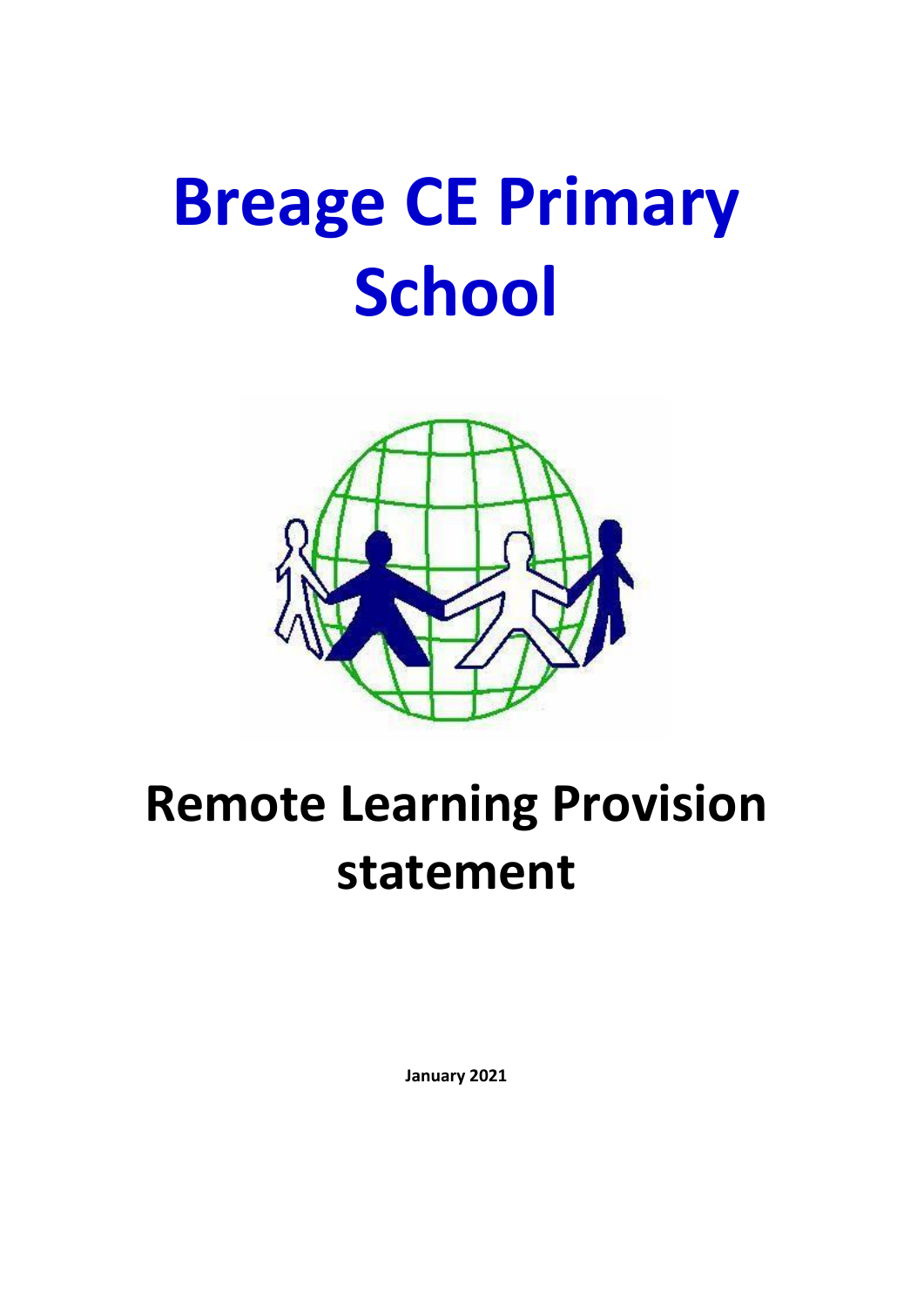# **Remote education provision: information for parents**

This information is intended to provide clarity and transparency to pupils and parents or carers about what to expect from remote education where national or local restrictions require entire cohorts (or bubbles) to remain at home.

For details of what to expect where individual pupils are self-isolating, please see the final section of this page.

## **The remote curriculum: what is taught to pupils at home**

At Breage CE Primary School, every child will be able to engage with learning through their Google Classroom account. All learning activities will be available weekly and will follow the same curriculum that the children would be taught in class. Google Meets will be organised to ensure daily contact with the class teacher and TA and will be available through the child's Google Calendar. Other live and/or pre-recorded aspects of learning will be made available very soon after a lockdown period begins.

## **Remote teaching and study time each day**

#### **How long can I expect work set by the school to take my child each day?**

We expect that remote education (including remote teaching and independent work) will take pupils broadly the following number of hours each day:

| Key Stage 1 | In line with Government guidance,<br>children in KS1 will have access to 3<br>hours of learning each day.        |
|-------------|------------------------------------------------------------------------------------------------------------------|
| Key Stage 2 | Again, following Government<br>guidance, children in KS2 will have<br>access to 4 hours of learning each<br>day. |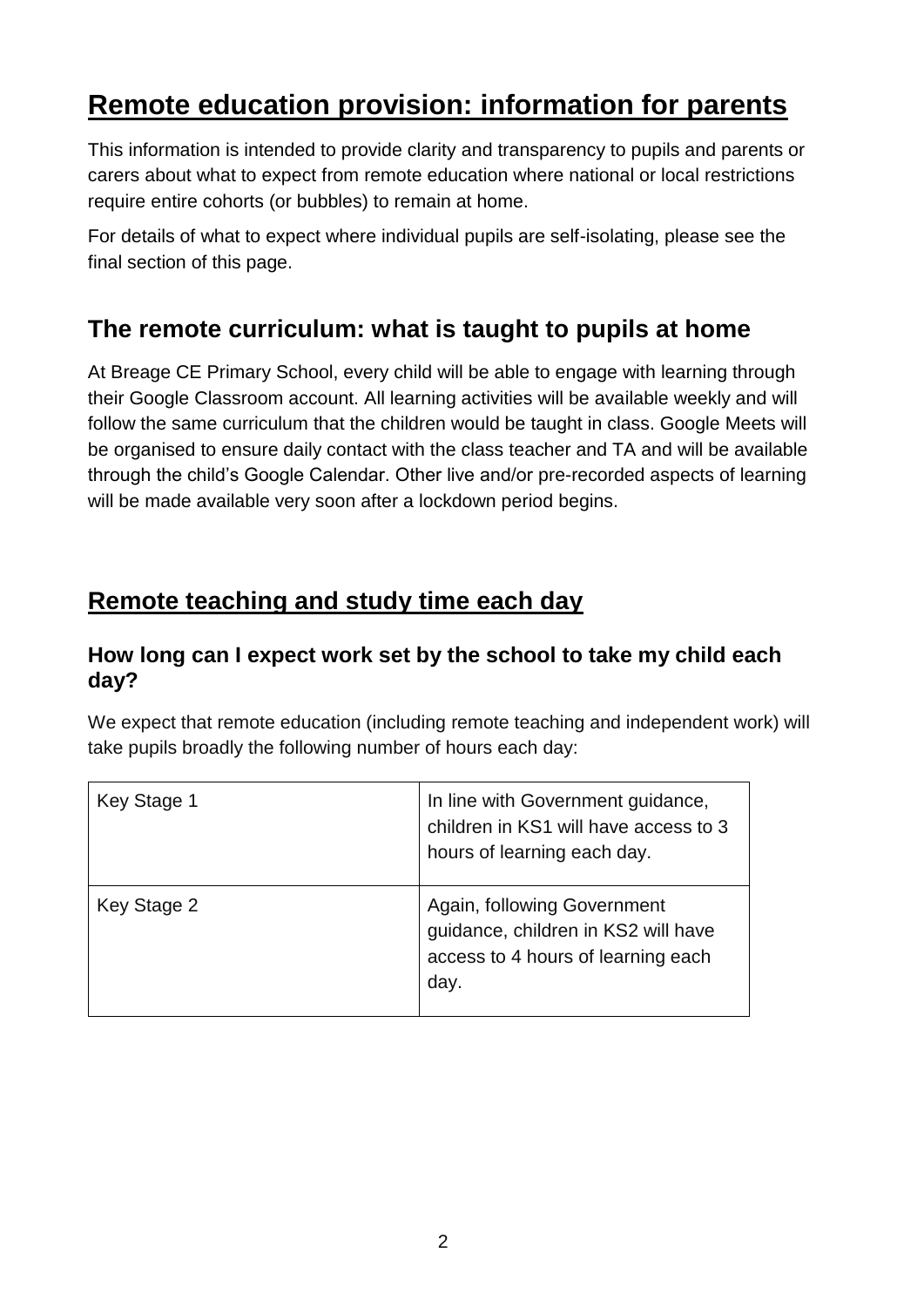# **Accessing remote education**

#### **How will my child access any online remote education you are providing?**

• Google Classroom will be used to host all learning and face to face access during a lockdown or isolation period. The school will endeavour to support parents at home in order to get all children accessing online learning. Where necessary for SEN pupils, other individualised approaches may be set up to best meet the needs of these pupils.

#### **If my child does not have digital or online access at home, how will you support them to access remote education?**

We recognise that some pupils may not have suitable online access at home. We take the following approaches to support those pupils to access remote education:

• The school will loan out Chromebooks to pupils who are unable to access online learning through home devices. Where necessary, the school will investigate and source access to wifi or support parents in accessing this themselves.

If the above approach does not resolve problems with access to the online work, the school will seek to support parents as below

- Work can be emailed
- Work can be posted on the school website
- Work can be posted as a hard copy

#### **How will my child be taught remotely?**

We use a combination of the following approaches to teach pupils remotely:

- Google Classroom with uploaded resources
- Live sessions explaining work for children's understanding
- Pre-recorded sessions for children to pause and rewind as needed
- Links to websites and teaching resources such as Oak National Academy

#### **Engagement and feedback**

#### **What are your expectations for my child's engagement and the support that we as parents and carers should provide at home?**

• Parents are expected to support their child with access to the online learning system - including posting returned work. The pre-recorded sessions and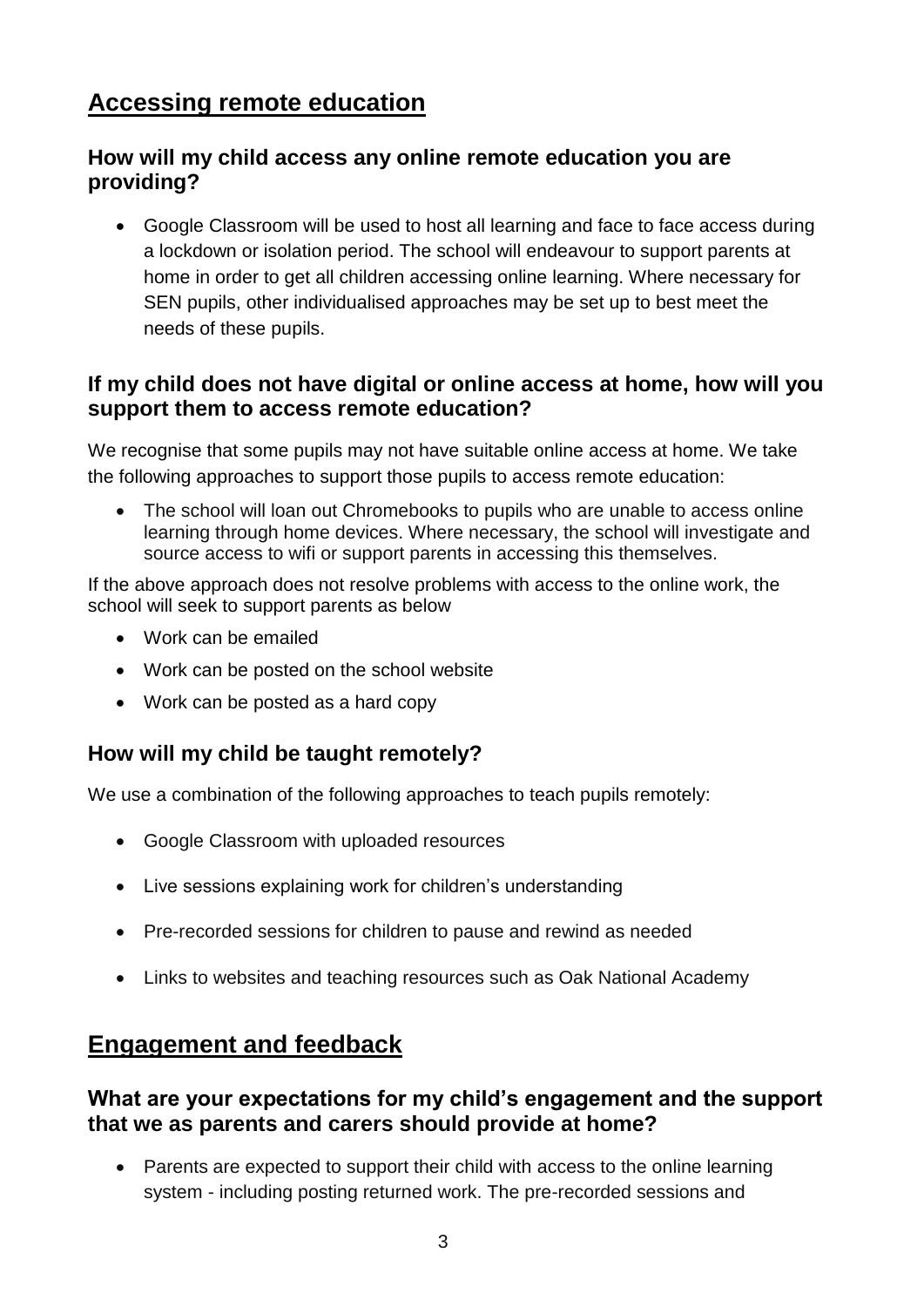staggered meetings will support families with more children than available devices. Parents are also expected to follow the online learning protocol for behaviour. Parents are expected to support the learning and engage with the teachers by phone, email or Google Class messaging in order to seek support. In particular, the school expects parents to continue regular reading with their child and in supporting the maths fluency work.

#### **How will you check whether my child is engaging with their work and how will I be informed if there are concerns?**

• Teachers will monitor the work being submitted daily and give feedback accordingly. If a child misses a day's meeting and/or does not complete work set, the school will make contact with the family to offer support.

#### **How will you assess my child's work and progress?**

Feedback can take many forms and may not always mean extensive written comments for individual children. For example, whole-class feedback or quizzes marked automatically via digital platforms are also valid and effective methods, amongst many others. Our approach to feeding back on pupil work is as follows:

- Teachers will give feedback using the comment facility in Google Classroom, attaching comments to individual children's work. This may be in written form or via audio recorded messages.
- The messaging facility will be used in a live situation in order to support children if they need it during the working day. Teachers will be available during all lesson times between 9am and 3.30pm, each day.

# **Additional support for pupils with particular needs**

#### **How will you work with me to help my child who needs additional support from adults at home to access remote education?**

We recognise that some pupils, for example some pupils with special educational needs and disabilities (SEND), may not be able to access remote education without support from adults at home. We acknowledge the difficulties this may place on families, and we will work with parents and carers to support those pupils in the following ways:

• Individual programmes will be negotiated with parents of children who have specific SEN.